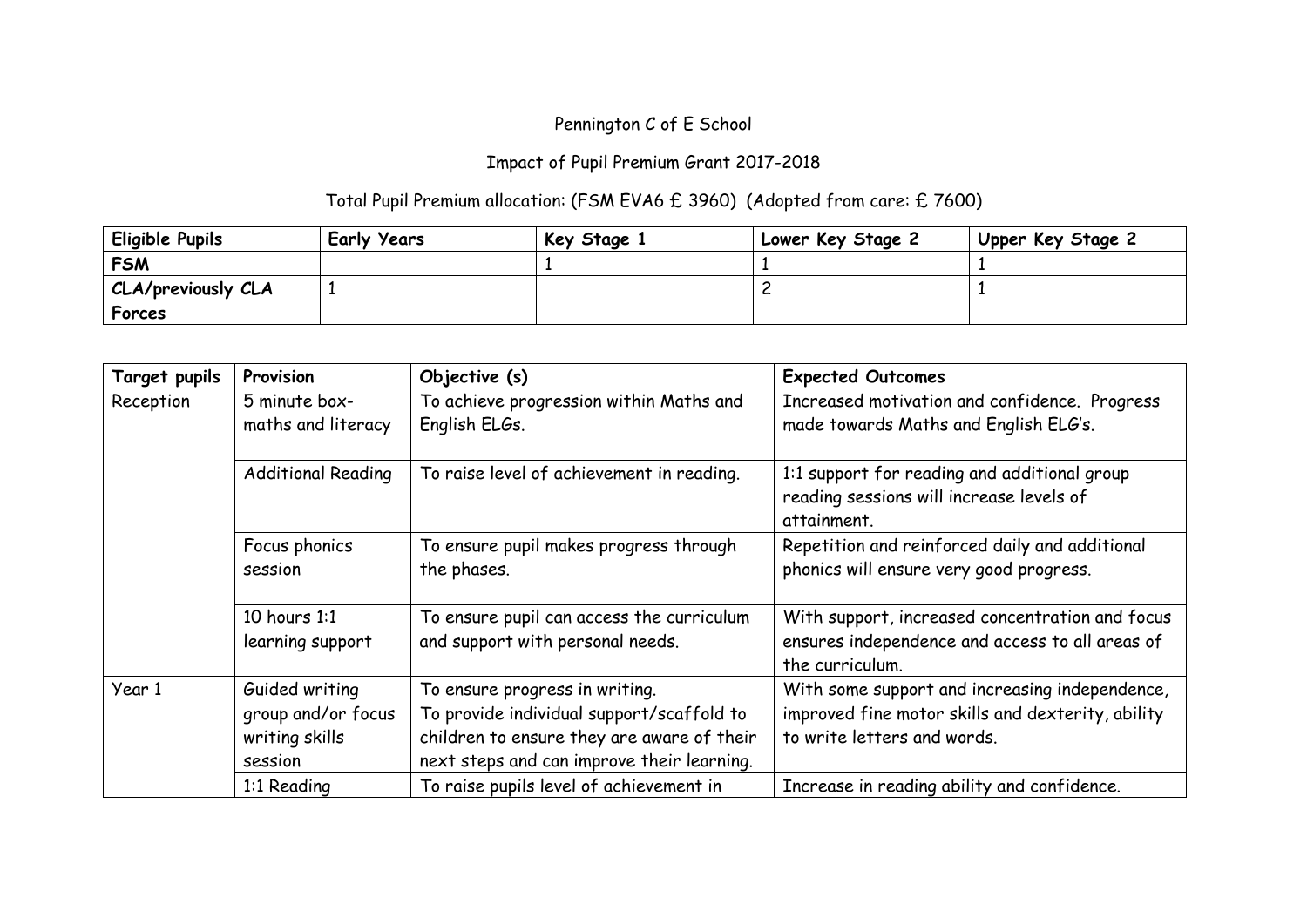|        |                                                       | reading.                                                                                                                                               |                                                                                                                                                                             |
|--------|-------------------------------------------------------|--------------------------------------------------------------------------------------------------------------------------------------------------------|-----------------------------------------------------------------------------------------------------------------------------------------------------------------------------|
|        | Focus phonics<br>session 2x weekly                    | To accelerate progress on phonics to<br>ensure pupil scores at least as well their<br>peer group in the phonics screening.                             | Increase in progress and confidence.                                                                                                                                        |
|        | Confidence and<br>social skills group                 | To increase self-esteem, self-belief,<br>communication skills and develop<br>friendships.                                                              | Increase in self-esteem and communication with<br>peers encouraging friendship building.                                                                                    |
| Year 3 | Inclusive multi-<br>sports morning                    | To ensure pupils have a wide range of<br>experiences and promote a healthy, active<br>lifestyle while building confidence and<br>communication skills. | Improved self-confidence and self-esteem in own<br>abilities and development of team skills. Increase<br>in general well-being                                              |
|        | 1:1 Reading                                           | To raise pupils level of achievement in<br>reading.                                                                                                    | Confidence, enthusiasm and progress in word<br>recognition and comprehension.                                                                                               |
|        | Guitar Lesson 45<br>mins                              | To improve concentration during focussed<br>activities and to build on social and<br>emotional skills.                                                 | Increase in self-belief and confidence.<br>Recognising other strengths and broadening skill<br>base.                                                                        |
|        | $2 \times 30$ min<br>focussed phonics<br>intervention | To improve phonics and spelling strategies.                                                                                                            | By following a structured, intensive programme,<br>children to make rapid progress and achieve the<br>phonics standard.                                                     |
|        | 10 hours 1:1<br>learning support                      | To ensure pupil can access the curriculum<br>and support with personal needs.                                                                          | Access to the whole curriculum. Progress made<br>academically and socially. Time for more personal<br>support, for example, physical exercise to<br>increase concentration. |
|        | Literacy support/<br>Nessy spelling                   | To improve phonics and spelling strategies.                                                                                                            | Dyslexia friendly, progressive, interactive<br>approach to spelling ensures increased progress.                                                                             |
|        | Maths support                                         | Work in a small targeted group where work<br>will be segmented into smaller and<br>achievable targets.                                                 | Quality and quantity of work improved and<br>progress made in all aspects of maths.                                                                                         |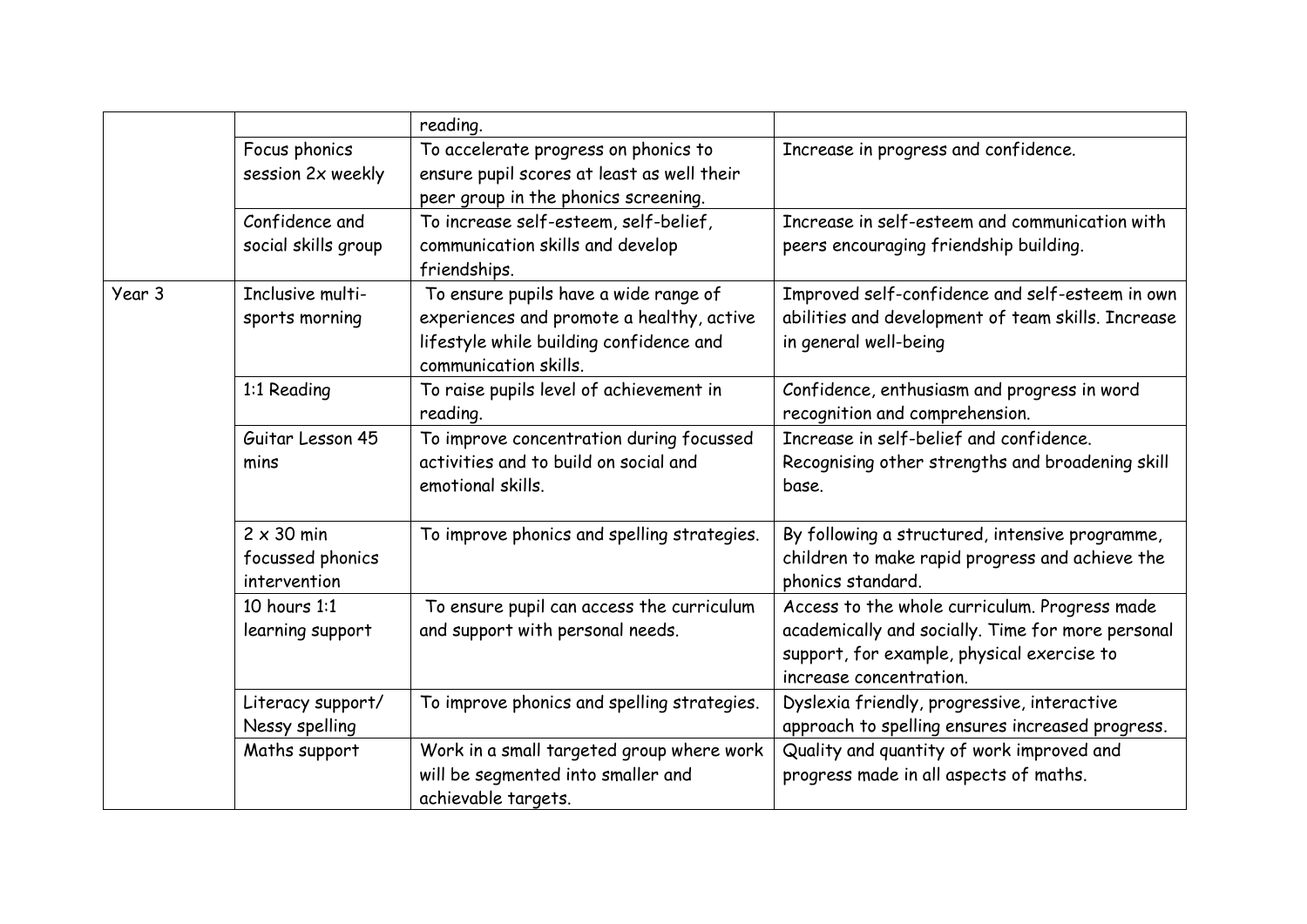|        | Confidence and<br>Social skills group   | To increase self-esteem, self-belief,<br>communication skills and develop<br>friendships.                                                              | Ability to recognise how to deal with their<br>feelings in an appropriate way. Pupils' social skills<br>and relationship building improved. |
|--------|-----------------------------------------|--------------------------------------------------------------------------------------------------------------------------------------------------------|---------------------------------------------------------------------------------------------------------------------------------------------|
| Year 5 | Additional guided<br>reading group      | To increase pupil's attainment to make<br>expected progress in the curriculum.                                                                         | An engagement and interest for reading<br>developed, which influenced progress.                                                             |
|        | Power of 2 Maths<br>intervention        | Work in a small targeted group where work<br>will be segmented into smaller and<br>achievable targets.                                                 | Increase in confidence and self-esteem while an<br>enthusiasm for maths is developed.                                                       |
|        | PAT spelling<br>programme 5x 20<br>mins | To increase pupils attainment in regards to<br>spelling.                                                                                               | Pupils confidence grows as spelling ability<br>increases and is transferred into written work.                                              |
|        | Literacy support/<br>Nessy spelling     | To improve phonics and spelling strategies.                                                                                                            | Dyslexia friendly scheme paired with the PAT<br>spelling programme, pupils have make good<br>progress with spelling.                        |
|        | Inclusive multi-<br>sports morning      | To ensure pupils have a wide range of<br>experiences and promote a healthy, active<br>lifestyle while building confidence and<br>communication skills. | Improved self-confidence and self-esteem in own<br>abilities and development of team skills. Increase<br>in general well-being              |
|        | Writing support<br>within a small group | To improve basic writing skills                                                                                                                        | Pupils able to stay on task for longer periods of<br>time. Improvement in standard of writing shown<br>across the curriculum.               |
| Year 6 | Inclusive multi-<br>sports morning      | To ensure pupils have a wide range of<br>experiences and promote a healthy, active<br>lifestyle while building confidence and<br>communication skills. | Pupils' self-confidence improved and all came<br>away with a desire to get involved in more sports<br>activities.                           |
|        | PAT spelling<br>programme 5x 20<br>mins | To increase attainment in regards to<br>spelling and increase confidence.                                                                              | Pupils' confidence grows as spelling ability<br>increases.                                                                                  |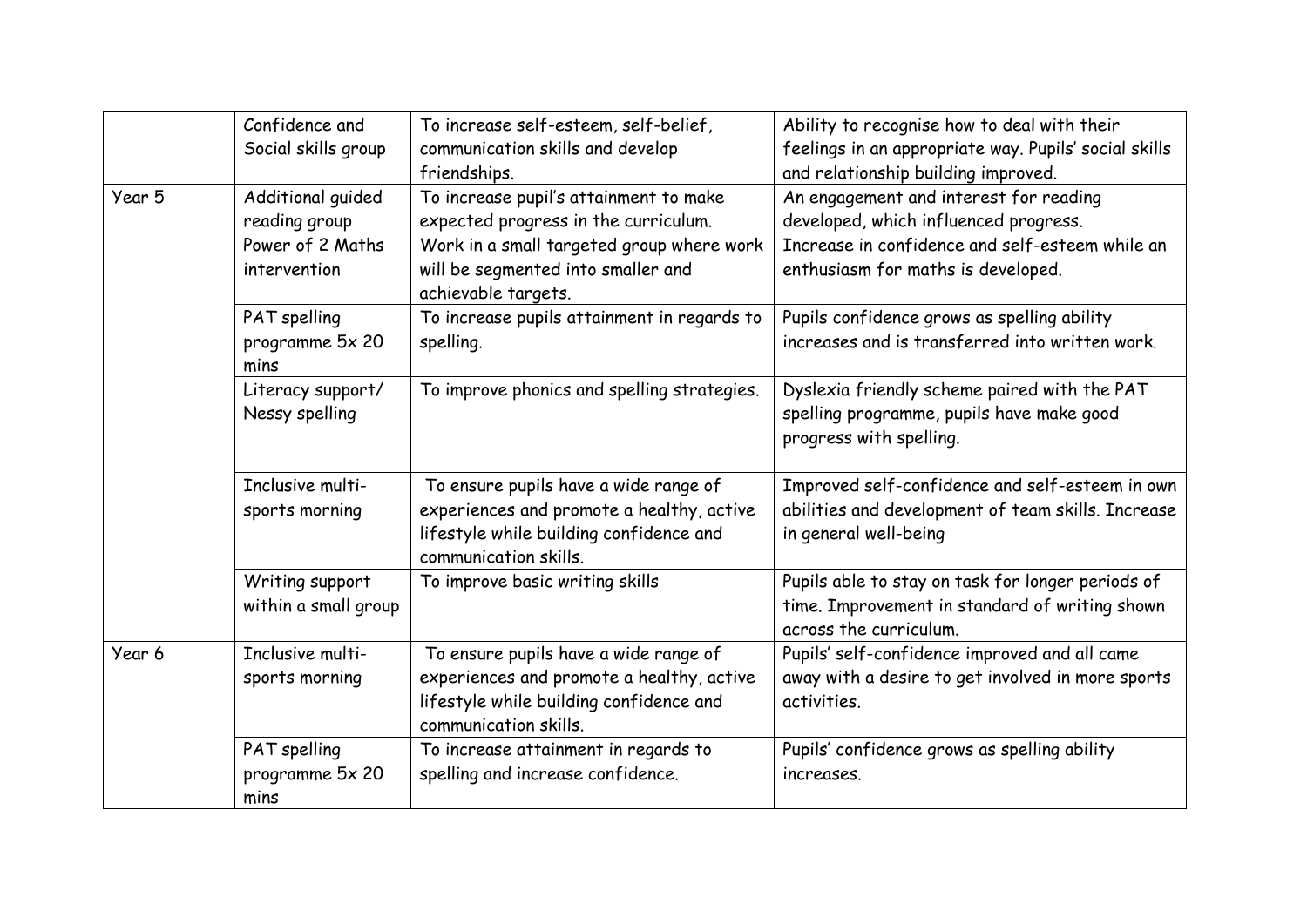| Literacy support/<br>Nessy spelling | To improve phonics and spelling strategies<br>and improve self-belief. | Dyslexia friendly scheme paired with the PAT<br>spelling programme, pupils have make good<br>progress with spelling. |
|-------------------------------------|------------------------------------------------------------------------|----------------------------------------------------------------------------------------------------------------------|
| 1:1 Reading                         | To raise level of achievement in reading.                              | Confidence increased and progress made.                                                                              |
| Swimming $1x$ weekly                | To ensure confidence in water and improve                              | Pupil makes progress and shows confidence in                                                                         |
|                                     | social skills and communication.                                       | swimming ability and social skills improved.                                                                         |

## **Impact**

Child in EYFS :

- has developed language and communication skills which have impacted on all others areas of the curriculum
- has made progress in all areas of development as identified in EYFS profile

Child in Key Stage 1:

- has made good progress in maths and writing as identified on half termly assessments.
- has made some progress in reading.
- has improved self confidence and enjoys school life

Children in Lower Key Stage 2:

- have made good progress in reading, writing and maths
- have developed social and communication skills
- have improved self-esteem and enjoy school life
- have gained confidence and independence